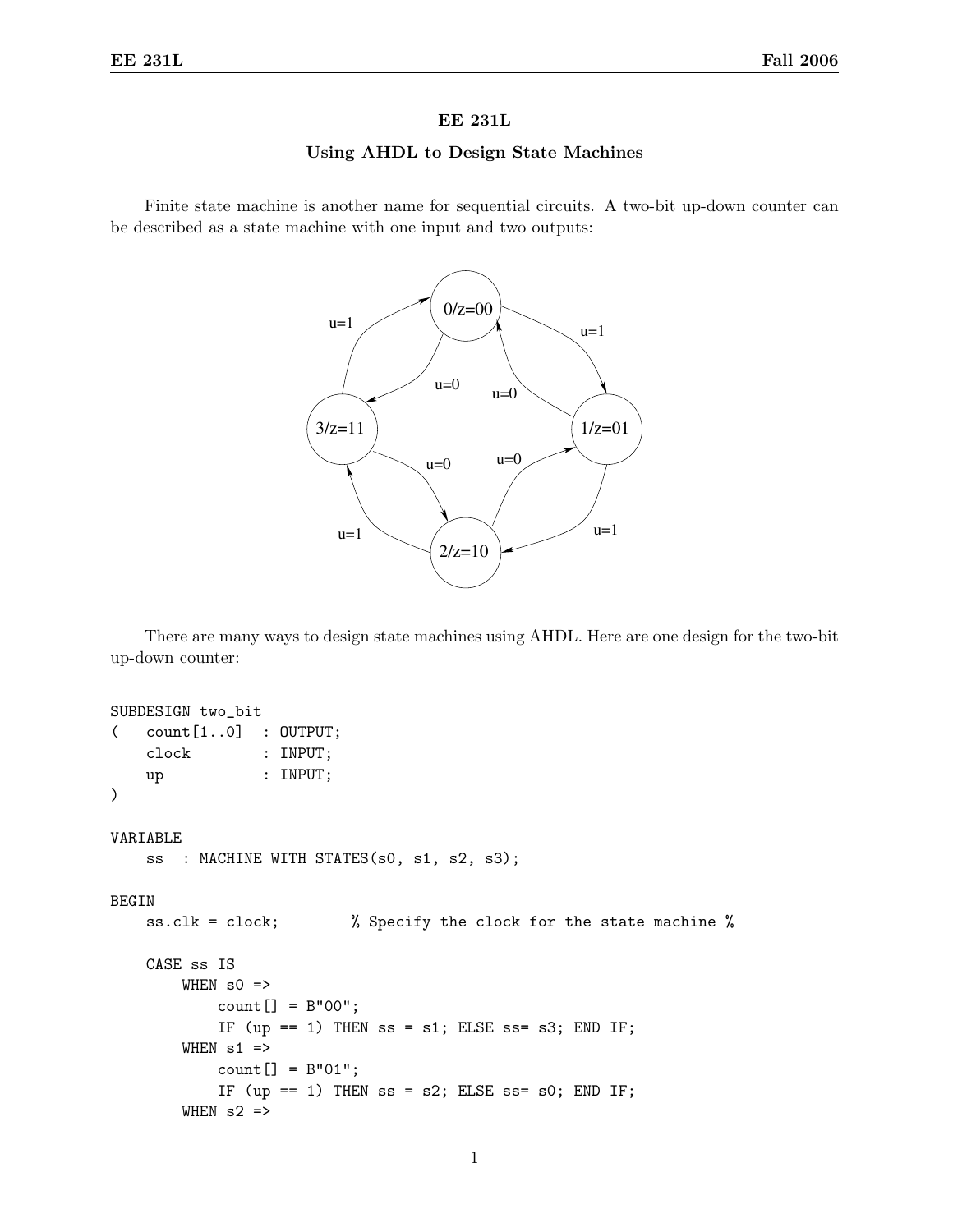```
count[] = B"10";IF (up == 1) THEN ss = s3; ELSE ss = s1; END IF;
WHEN s3 =>
    count[] = B"11";IF (up == 1) THEN ss = s0; ELSE ss = s2; END IF;
END CASE;
```
END;

The two-bit up-down counter is a Moore machine  $-$  i.e., the outputs of the machine depend only on the current state, and not on the current input. You can design a Moore machine by specifing a bit pattern associated with each state. In this example, we use a state transition table rather than a CASE statement. The count [1..0] outputs are directly associated with bits of the state machine. This means that the count[1..0] outputs will be the outputs of flip-flops, and will not change value until the machine changes states.

```
SUBDESIGN two_bit
```

```
( count[1..0] : OUTPUT;
   clock : INPUT;
   up : INPUT;
)
VARIABLE
   ss : MACHINE OF BITS (count[1..0])
         WITH STATES(s0 = B"00",
                    s1 = B"01",s2 = B''10'',
                    s3 = B''11';
BEGIN
   ss.clk = clock; % Specify the clock for the state machine %
   TABLE
      % current current next %
```

| e current<br>current |       |               | nexe  | $\sqrt{2}$ |
|----------------------|-------|---------------|-------|------------|
| % state              | input |               | state | %          |
| SS,                  | up    | =>            | ss;   |            |
| s0,                  | 1     | $\Rightarrow$ | s1;   |            |
| s1,                  | 1     | $\Rightarrow$ | s2;   |            |
| s2,                  | 1     | $\Rightarrow$ | s3;   |            |
| s3,                  | 1     | $\Rightarrow$ | s0;   |            |
| s0,                  | 0     | $\Rightarrow$ | s3;   |            |
| s1,                  | 0     | $\Rightarrow$ | s0;   |            |
| s2,                  | 0     | $\Rightarrow$ | s1;   |            |
| s3,                  | 0     | $\Rightarrow$ | s2;   |            |
| END TABLE;           |       |               |       |            |

END;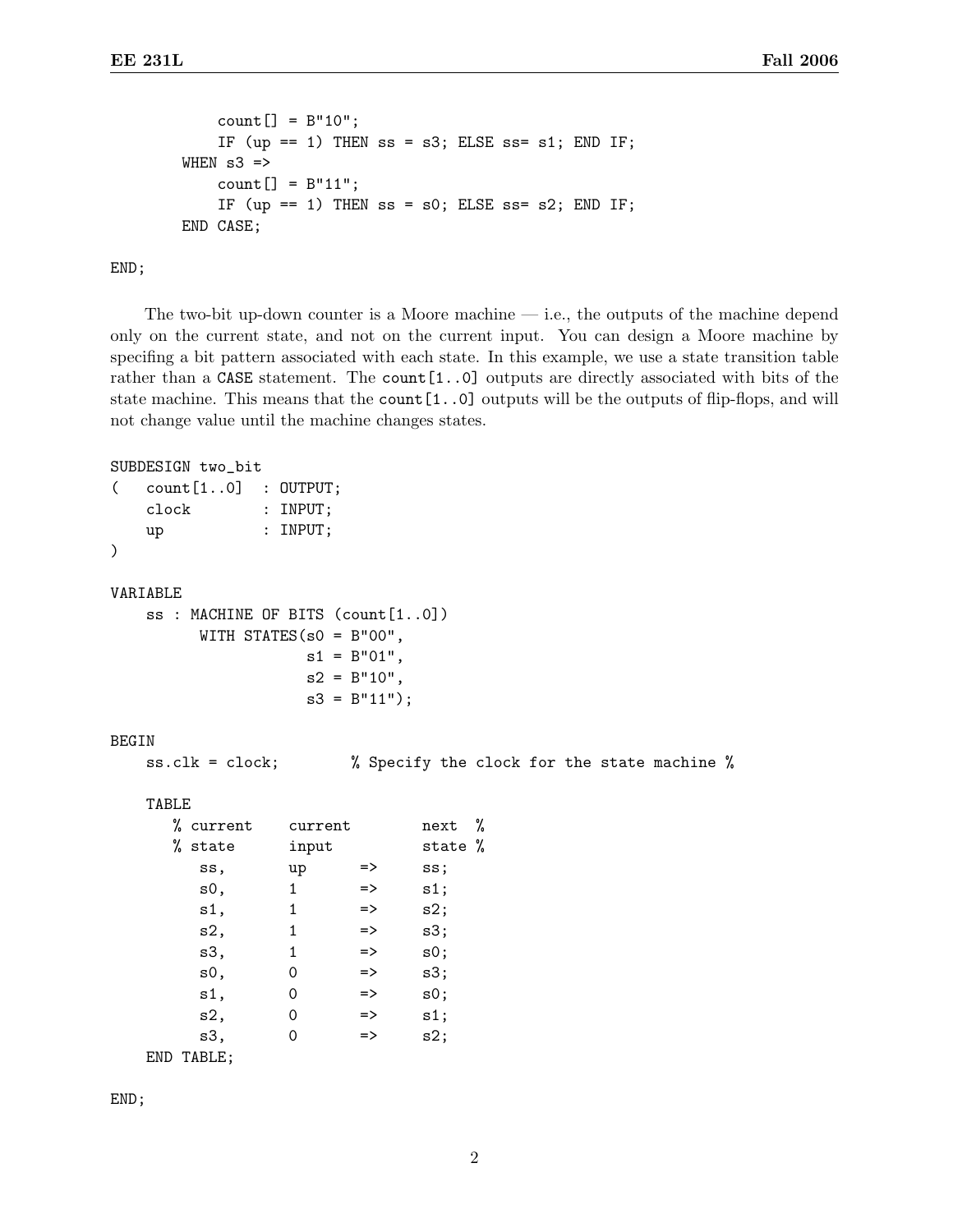You can use AHDL to design state machines with asynchronous outputs, also called Mealy machines. Here is an example from your textbook:



Here is an AHDL file to implement the design. This example shows how to reset a state machine. When reset goes high, the machine will be reset to the first state in the state machine list; in this case, that will be state A. The reset is done using the clear and prn inputs to D flip-flops, so the reset is done as soon as reset goes high; it is not necessary to wait for a clock edge.

When in state B, the output will be 0 when the input is 0, and the output will be 1 when the input is 1. The output will change multiple times while in state B if the input changes multiple times. For a Moore machine, the output changes only when the machine switches from one state to another.

```
SUBDESIGN mealy
(
   clock : INPUT;
   reset : INPUT;
   w : INPUT;
   z : OUTPUT;
)
VARIABLE
   ss : MACHINE WITH STATES(A, B);
BEGIN
   ss.clk = clock; % Specify the clock for the state machine %
   ss.reset = reset; % Specify the reset for the state machine %
   CASE ss IS
       WHEN A =>
           if (w == GND) THEN
              z = GND;ss = A;else
              z = GND;ss = B;END IF;
       WHEN B =>
           if (w == 1) THEN
              z = B''1'';
              ss = B;
```